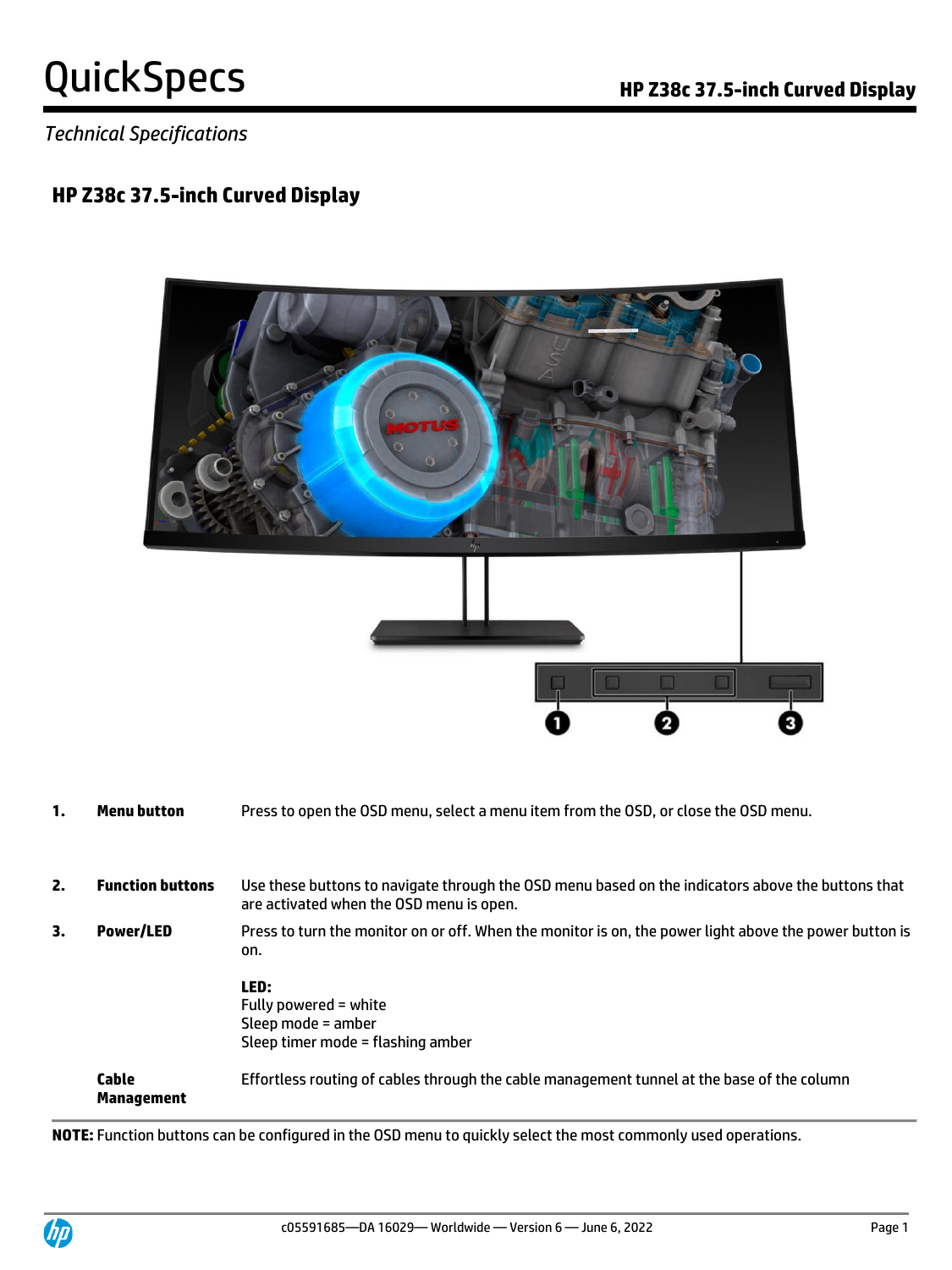### *Technical Specifications*



| 1. | <b>Master power switch</b>                                       | Turns off all power to the monitor                                                                              |
|----|------------------------------------------------------------------|-----------------------------------------------------------------------------------------------------------------|
| 2. | <b>Power Connector</b>                                           | Connects AC power                                                                                               |
| 3. | HDMI 2.0 port                                                    | Connects an HDMI cable to the source device                                                                     |
| 4. | DisplayPort™ 1.2 (input)                                         | Connects a DisplayPort™ cable to the source device                                                              |
| 5. | Audio out (headphone) jack                                       | Connects optional powered stereo speakers, headphones, earbuds, a headset, or<br>a television audio cable       |
| 6. | USB Type-A ports (2) (downstream)                                | Connects a USB device (no battery charging)                                                                     |
| 7. | <b>Security cable slot</b>                                       | Connects a security cable to a stationary object                                                                |
| 8. | <b>USB Type-A port with battery</b><br>charging 1.2 (downstream) | Connects a USB Type-A cable to the source device (delivers 5Volts / 2 Amps<br>conforming to the BC1.2 standard) |
| 9. | USB Type-C™ port (upstream &<br>downstream)                      | Connects a USB Type-C™ cable to the source device (5v(3A), 5.25v(3A),9V(3A),<br>12v(3A), 15V(3A), 20v(3.25A)    |

**NOTE:** The USB Type-C port can also function as a USB downstream port when connected to a USB Type-C source device.

The USB Type-C port can function as a DisplayPort audio/video input, as a USB 3.0 upstream connection, or it can be used to deliver up to 65 watts of power to a device. Power outputs are 5V/3A, 5.25V/3A, 9V/3A, 10V/3A, 12V/3A, 15V/3A, 20V/3.25A to achieve 15W, 5.75W, 27W, 30W, 36W, 45W, 65W output for HP qualified E-MARK Cable and only 5V/3A to achieve 15W output for the other cable.

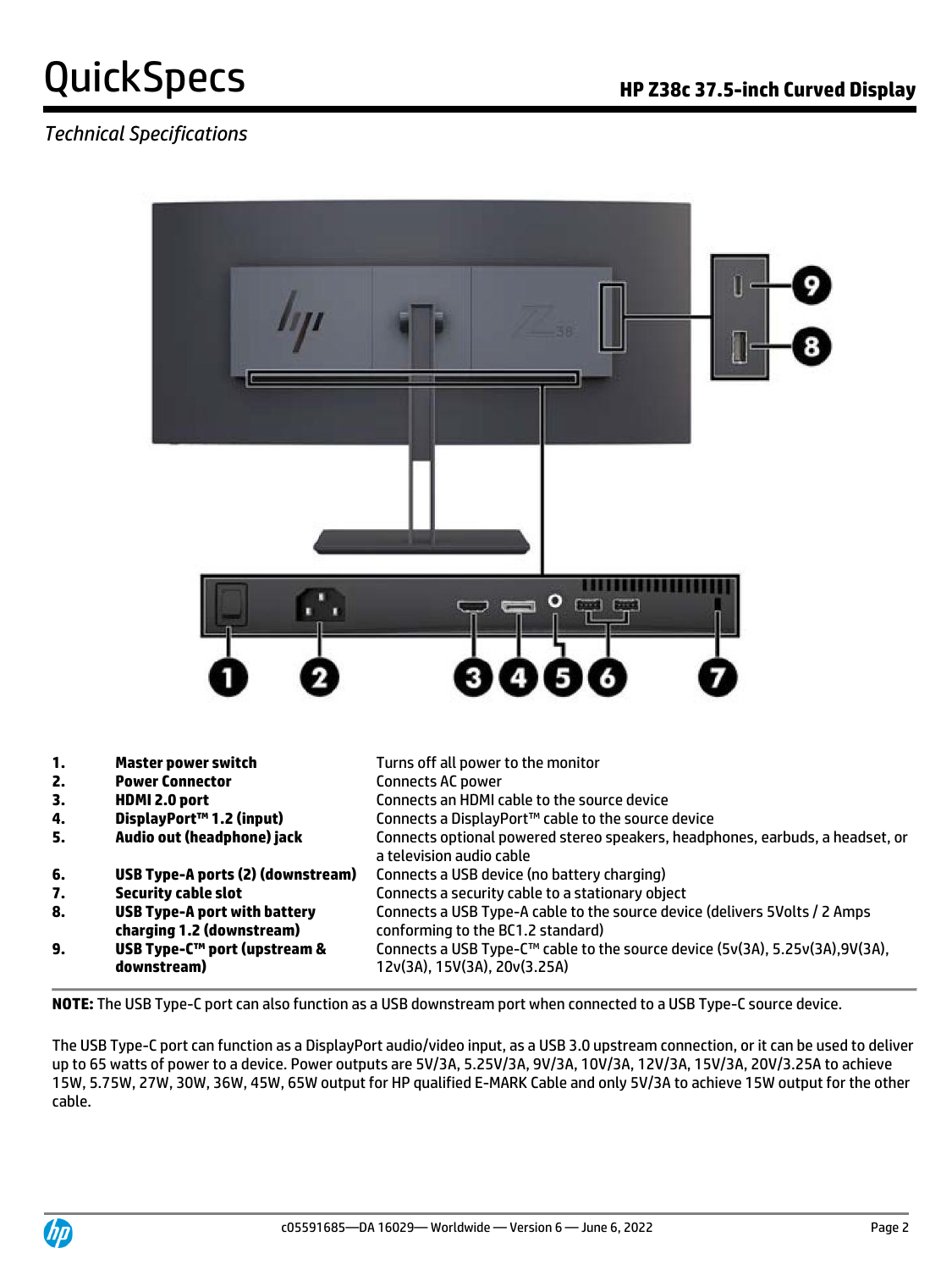#### *Technical Specifications*

#### **Models:** Z4W65AA, Z4W65A4

| <b>Panel</b>            | <b>Type</b>                                                        | 37.5-inch IPS, LED Backlit                                                                              |
|-------------------------|--------------------------------------------------------------------|---------------------------------------------------------------------------------------------------------|
|                         | <b>Viewable Image Area</b>                                         | 95,29 cm (37.5 in) widescreen; diagonally measured                                                      |
|                         | (diagonal)                                                         |                                                                                                         |
|                         | <b>Panel Active Area</b>                                           | 87,97 x 36,65 cm (34.64 × 14.43 in.)                                                                    |
|                         | $(W \times H)$                                                     |                                                                                                         |
|                         | <b>Panel Type</b>                                                  | <b>IPS</b>                                                                                              |
|                         | <b>Micro-Edge Bezel</b>                                            | Yes, 3-sided                                                                                            |
|                         | <b>Curved Panel</b>                                                | Yes, 2300r                                                                                              |
|                         | <b>Hardness</b>                                                    | 3H                                                                                                      |
|                         | <b>Resolution</b>                                                  | 3840 x 1600 @ 60Hz                                                                                      |
|                         | <b>Aspect Ratio</b>                                                | 21:9                                                                                                    |
|                         | <b>Viewing Angle (typical)</b>                                     | Up to 178° horizontal/178° vertical (10:1 minimum contrast ratio)                                       |
|                         | <b>Brightness (typical)*</b>                                       | 300 $cd/m2$                                                                                             |
|                         | <b>Contrast Ratio (typical)*</b>                                   | 1,000:1                                                                                                 |
|                         | <b>Dynamic Contrast Ratio (typical)*</b>                           | 5,000,000:1                                                                                             |
|                         | Response Time (typical)*,***                                       | 5ms GtG (with overdrive)                                                                                |
|                         |                                                                    | *** Product default is 14ms response time and can be adjusted to as low as 5ms in the display menu. See |
|                         | user guide for more information.                                   |                                                                                                         |
|                         | <b>Pixel Pitch</b>                                                 | 0.22908 X 0.22908 mm                                                                                    |
|                         | <b>Pixels Per Inch (PPI)</b>                                       | 100.93                                                                                                  |
|                         | <b>Backlight Lamp Life</b>                                         | 30,000 hours minimum                                                                                    |
|                         | (to half brightness)                                               |                                                                                                         |
|                         | <b>Panel Bit Depth**</b>                                           | 10-bit, Up to 1.07 billion colors                                                                       |
|                         | <b>Color Gamut</b>                                                 | 98% of sRGB                                                                                             |
|                         |                                                                    | *All performance specifications represent the typical specifications provided by HP's component         |
|                         | manufacturers; actual performance may vary either higher or lower. |                                                                                                         |
|                         | **8+2 With the use of FRC technology.                              |                                                                                                         |
| <b>User Controls</b>    | On Screen Display                                                  | Brightness, Contrast, Color Control, Input Control, Image Control,                                      |
|                         | (OSD) User Controls                                                | Power Control, Menu control, Management, Language,                                                      |
|                         |                                                                    | <b>Information</b>                                                                                      |
|                         | <b>Monitor Control Buttons or Switches</b>                         | Menu, Minus ("-")/Color Control, Plus ("+") /Viewing Modes,                                             |
|                         |                                                                    | Back/Next Active Input, Power                                                                           |
|                         | <b>User-Assignable Function Buttons</b>                            | <b>Yes, 10</b>                                                                                          |
|                         | <b>Languages</b>                                                   | 10 (English, Spanish, German, French, Italian, Netherlands,                                             |
|                         |                                                                    | Portuguese, Japanese, T-Chinese and S-Chinese)                                                          |
|                         |                                                                    |                                                                                                         |
| <b>Color Management</b> | <b>Factory Color Calibrated</b>                                    | Yes                                                                                                     |
|                         | <b>Factory Calibration Accuracy</b>                                |                                                                                                         |
|                         | <b>White Point Maximum</b>                                         | 3.0 AE 2000                                                                                             |
|                         | <b>Grayscale Average (255</b>                                      | 3.0 AE 2000                                                                                             |
|                         | levels) Maximum                                                    |                                                                                                         |
|                         | <b>Gamma Target Tolerance</b>                                      | ±0.1                                                                                                    |
|                         | (2.2 for sRGB, 2.4 for BT.709)                                     |                                                                                                         |
|                         | X-Rite ColorChecker Average                                        | 3.0 AE 2000                                                                                             |
|                         | <b>Maximum</b>                                                     |                                                                                                         |
| Signal Interface/       |                                                                    | 27-130 kHz                                                                                              |
| <b>Performance</b>      | <b>Vertical Frequency</b>                                          | 24-76Hz                                                                                                 |
|                         | <b>Native Resolution</b>                                           | 3840 x 1600 @ 60Hz                                                                                      |
|                         | <b>Preset VESA Graphic Modes (non-</b>                             | 640 x 480 @60Hz                                                                                         |
|                         | interlaced)                                                        | 720 x 400 @70Hz                                                                                         |
|                         |                                                                    | 800 x 600 @60Hz                                                                                         |
|                         |                                                                    | 720 x 480 @60Hz                                                                                         |

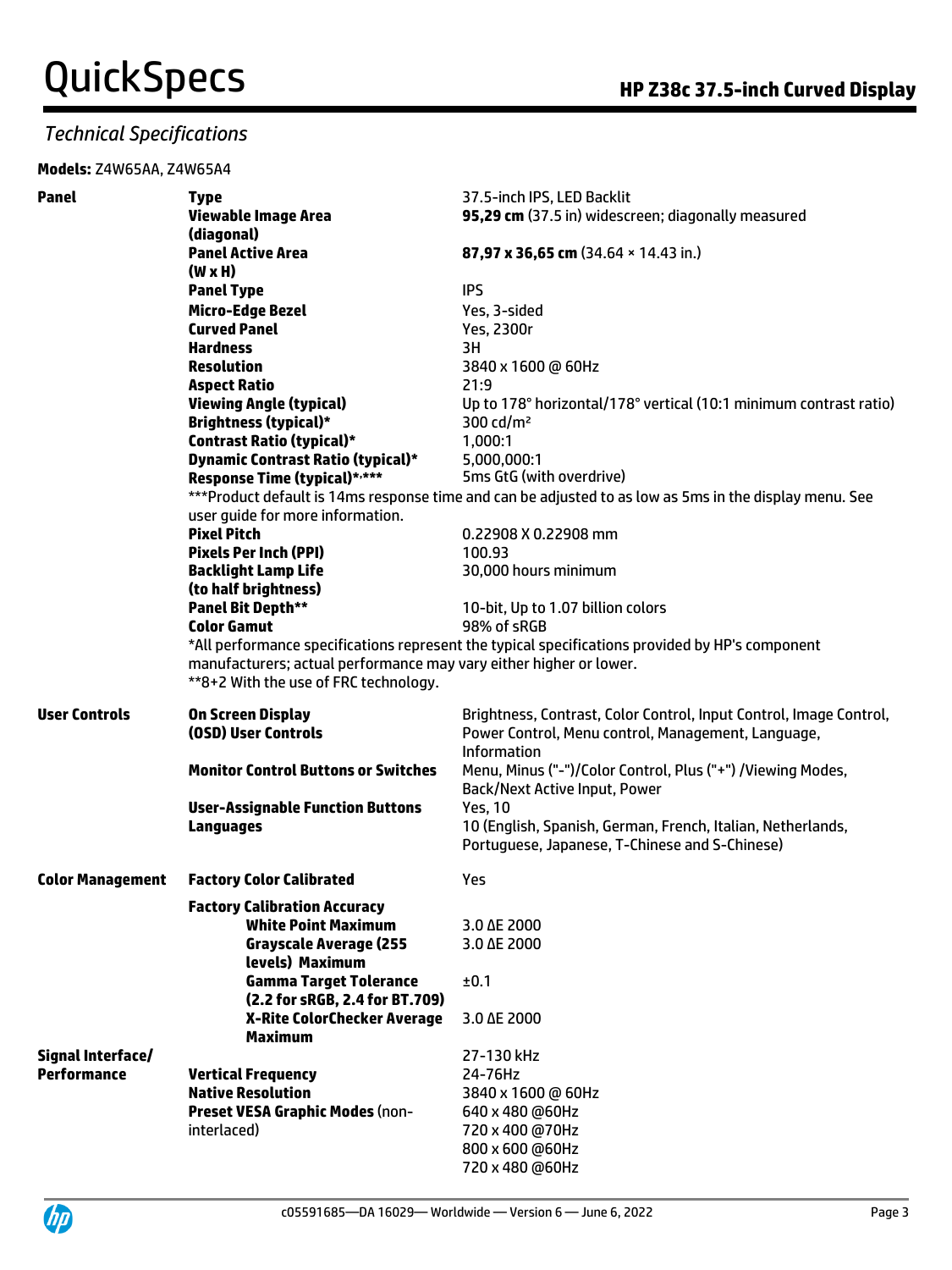### *Technical Specifications*

|                                                  |                                                                              | 1024 x 768 @60Hz<br>1280 x 720 @60Hz<br>1280 x 1024 @60Hz<br>1440 x 900 @60Hz<br>1600 x 900 @60Hz<br>1600 x 1200 @60Hz<br>1680 x 1050 @60Hz<br>1920 x 1080 @60Hz<br>1920 x 1200 @60Hz<br>1920 x 1600 @60Hz<br>2560 x 1080 @60Hz<br>2560 x 1600 @60Hz<br>3840 x 1600 @60Hz<br>3840 x 1600 @30Hz |
|--------------------------------------------------|------------------------------------------------------------------------------|------------------------------------------------------------------------------------------------------------------------------------------------------------------------------------------------------------------------------------------------------------------------------------------------|
|                                                  | <b>Maximum Pixel Clock Speed</b><br><b>Anti-Glare</b><br><b>Flicker Free</b> | <b>600 MHz</b><br>Yes                                                                                                                                                                                                                                                                          |
|                                                  | <b>Default Color Temperature</b>                                             | Yes<br>D65                                                                                                                                                                                                                                                                                     |
|                                                  |                                                                              |                                                                                                                                                                                                                                                                                                |
| <b>VIDEO/OTHER INPUTS</b>                        |                                                                              |                                                                                                                                                                                                                                                                                                |
| <b>Connector Types</b>                           | DisplayPort™<br><b>HDMI</b>                                                  | (1) DisplayPort™ 1.2<br>$(1)$ HDMI 2.0                                                                                                                                                                                                                                                         |
|                                                  | <b>USB Type-C™</b>                                                           | (1) USB Type-C™                                                                                                                                                                                                                                                                                |
|                                                  | <b>HDCP support</b>                                                          | Yes, all video inputs                                                                                                                                                                                                                                                                          |
|                                                  | Audio                                                                        | (1) Audio out (analog)                                                                                                                                                                                                                                                                         |
| <b>USB Port</b>                                  | <b>USB Version</b>                                                           | 3.0                                                                                                                                                                                                                                                                                            |
| <b>Specifications</b>                            |                                                                              |                                                                                                                                                                                                                                                                                                |
|                                                  | <b>Location</b>                                                              | (2) bottom, (1) side (see illustration on page 2)                                                                                                                                                                                                                                              |
|                                                  | <b>USB Hub</b>                                                               | Yes                                                                                                                                                                                                                                                                                            |
|                                                  | <b>Downstream Ports</b>                                                      | 3, USB3.0 Type A                                                                                                                                                                                                                                                                               |
|                                                  | <b>Upstream Ports</b>                                                        | 1, Type-C™                                                                                                                                                                                                                                                                                     |
|                                                  | <b>Fast Charging USB Ports</b>                                               | 1 Ports (side)                                                                                                                                                                                                                                                                                 |
|                                                  | <b>Power Output Maximum</b>                                                  | PD 65w via USB Type-C™                                                                                                                                                                                                                                                                         |
| <b>USB-Type C™ Port</b><br><b>Specifications</b> | <b>USB-Type C™ Version</b>                                                   | USB 3.1 Gen1 / 5G bps                                                                                                                                                                                                                                                                          |
|                                                  | <b>Location</b><br><b>USB-Type C™ Hub</b>                                    | Side (see illustration on page 2)<br>Yes                                                                                                                                                                                                                                                       |
|                                                  | <b>USB-Type C™ Ports</b>                                                     |                                                                                                                                                                                                                                                                                                |
|                                                  | (Upstream and Downstream) *                                                  | 1                                                                                                                                                                                                                                                                                              |
|                                                  | device.                                                                      | *The USB Type-C port can also function as a USB downstream port when connected to a USB Type-C source                                                                                                                                                                                          |
|                                                  | <b>Video Support</b>                                                         | USB-C Alt mode - DisplayPort™ 1.2                                                                                                                                                                                                                                                              |
|                                                  | <b>Power Output</b>                                                          | 5V/5.25V/9V/10V/12V/15V, 3A. 20V 3.25A                                                                                                                                                                                                                                                         |
|                                                  | <b>Power Output Maximum</b>                                                  | 65w                                                                                                                                                                                                                                                                                            |
|                                                  |                                                                              |                                                                                                                                                                                                                                                                                                |
| <b>POWER</b>                                     |                                                                              |                                                                                                                                                                                                                                                                                                |
|                                                  | <b>Power Supply</b>                                                          | Internal                                                                                                                                                                                                                                                                                       |
|                                                  | <b>Input Power</b>                                                           | 100 - 240 VAC at 50/60 Hz                                                                                                                                                                                                                                                                      |
|                                                  | <b>Typical Power<sup>1</sup></b>                                             | 80W                                                                                                                                                                                                                                                                                            |
|                                                  | Maximum Power <sup>2</sup>                                                   | 195W                                                                                                                                                                                                                                                                                           |
|                                                  | <b>Energy Saving/Standby Mode</b>                                            | 0.5W                                                                                                                                                                                                                                                                                           |
|                                                  |                                                                              |                                                                                                                                                                                                                                                                                                |

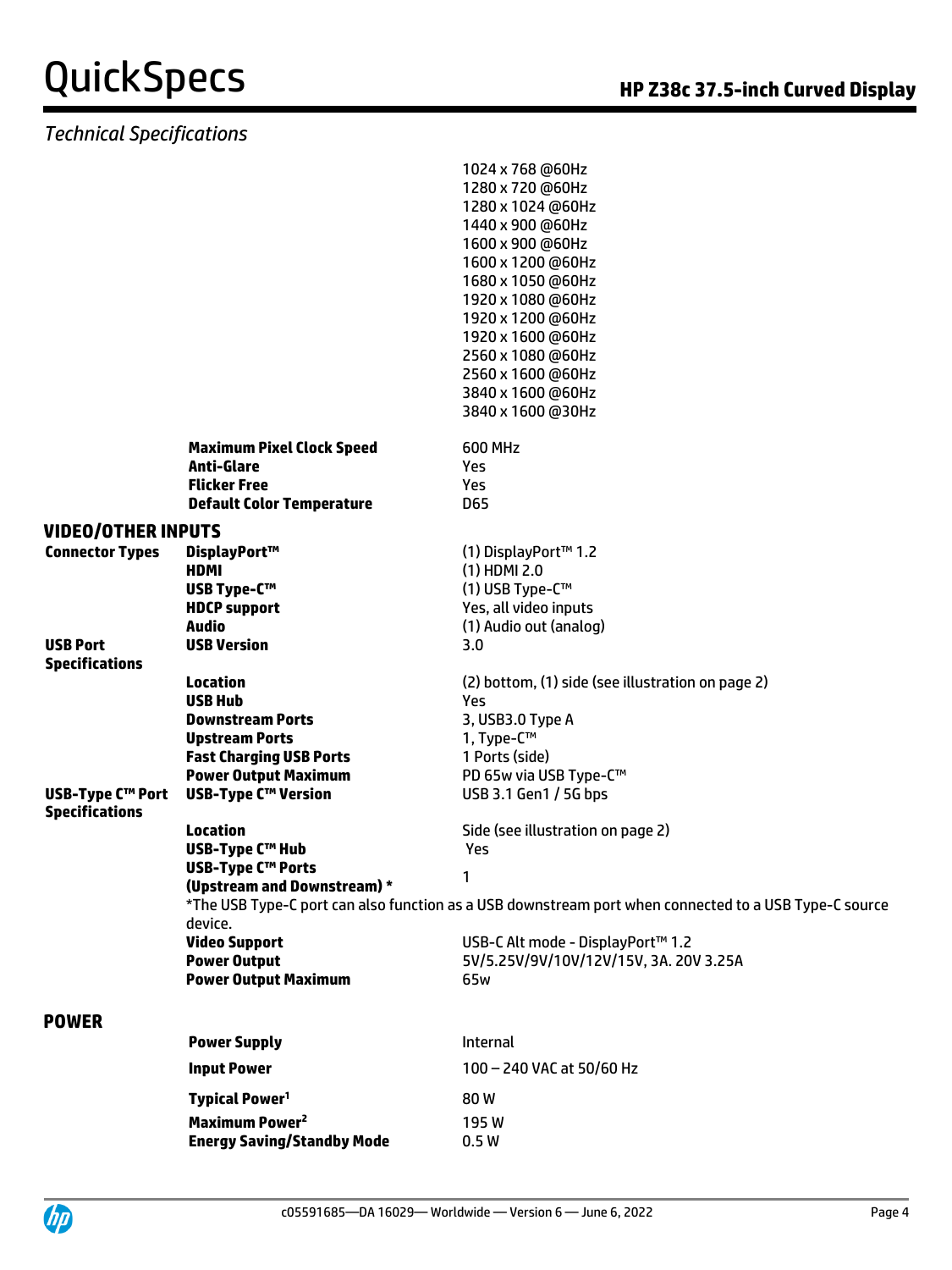#### *Technical Specifications*

| <b>DIMENSIONS AND WEIGHT</b>                                                       |                                                                                                                                                                                                                                                                                                                                                                         |                                                                                                                                                                                                                                                                                    |                                                                                                                                                                                                                       |
|------------------------------------------------------------------------------------|-------------------------------------------------------------------------------------------------------------------------------------------------------------------------------------------------------------------------------------------------------------------------------------------------------------------------------------------------------------------------|------------------------------------------------------------------------------------------------------------------------------------------------------------------------------------------------------------------------------------------------------------------------------------|-----------------------------------------------------------------------------------------------------------------------------------------------------------------------------------------------------------------------|
| Mechanical                                                                         | <b>Dimensions</b> $(W \times D \times H)$                                                                                                                                                                                                                                                                                                                               | <b>Unpacked w/stand</b><br>(highest stand setting)<br>Unpacked w/o stand<br>(head only)<br><b>Packaged</b>                                                                                                                                                                         | 89,55 x 24,80 x 55,87 cm<br>$(35.26 \times 9.76 \times 22)$ in)<br>89,55 x 10,42 x 39,95 cm<br>$(35.26 \times 4.10 \times 15.73 \text{ in})$<br>106 x 45,2 x 55,5 cm<br>$(41.73 \times 17.8 \times 21.85 \text{ in})$ |
|                                                                                    | Weight                                                                                                                                                                                                                                                                                                                                                                  | <b>Head Only</b><br><b>Unpacked</b><br><b>Packaged</b>                                                                                                                                                                                                                             | $9,8$ kg (21.56 lb)<br>13,8 kg (30.36 lb)<br>21 kg (46.26 lb)                                                                                                                                                         |
| <b>MONITOR FEATURES</b>                                                            |                                                                                                                                                                                                                                                                                                                                                                         |                                                                                                                                                                                                                                                                                    |                                                                                                                                                                                                                       |
|                                                                                    | <b>Plug and Play</b><br><b>Color</b><br><b>Cable Management</b>                                                                                                                                                                                                                                                                                                         | Yes<br><b>Black</b><br>cable management tunnel at the base of the column.                                                                                                                                                                                                          | Enhanced cable management for easy concealment of power,<br>video and USB cables. Effortless routing of cables through the                                                                                            |
|                                                                                    | <b>Detachable Stand</b><br><b>Tilt Range</b><br><b>Swivel Range</b><br><b>Display height adjustment:</b>                                                                                                                                                                                                                                                                | Yes<br>$-5^{\circ}$ to + 20 $^{\circ}$ vertical<br>45°L to 45°R<br>Adjustment Range: 120 mm<br>Min (desk to bottom of display): 39 mm<br>Max (desk to bottom of display): 159 mm                                                                                                   |                                                                                                                                                                                                                       |
|                                                                                    | <b>Pivot Rotation</b>                                                                                                                                                                                                                                                                                                                                                   | N/A                                                                                                                                                                                                                                                                                |                                                                                                                                                                                                                       |
|                                                                                    | <b>VESA Mounting</b>                                                                                                                                                                                                                                                                                                                                                    | Yes, 100 mm                                                                                                                                                                                                                                                                        |                                                                                                                                                                                                                       |
|                                                                                    | <b>Security Lock-Ready</b>                                                                                                                                                                                                                                                                                                                                              | Yes                                                                                                                                                                                                                                                                                |                                                                                                                                                                                                                       |
| <b>EU ENERGY EFFICIENCY CLASS</b><br>(ERP LOT5)                                    |                                                                                                                                                                                                                                                                                                                                                                         |                                                                                                                                                                                                                                                                                    |                                                                                                                                                                                                                       |
|                                                                                    | <b>Energy Efficiency Class</b>                                                                                                                                                                                                                                                                                                                                          | G                                                                                                                                                                                                                                                                                  |                                                                                                                                                                                                                       |
| <b>ENVIRONMENTAL</b>                                                               |                                                                                                                                                                                                                                                                                                                                                                         |                                                                                                                                                                                                                                                                                    |                                                                                                                                                                                                                       |
| <b>Specifications</b>                                                              | <b>Temperature - Operating</b><br><b>Temperature - Non-operating</b><br><b>Humidity - Operating</b><br><b>Humidity - Non-operating</b><br><b>Altitude - Operating</b><br><b>Altitude - Non-operating</b><br><b>White LED Backlights</b><br><b>CCFL Panel</b><br><b>Arsenic-Free Display Glass</b><br>Low Halogen <sup>3</sup><br><b>Mercury-Free Display Backlights</b> | 5° to 35° C (41° to 95° F)<br>$-20^{\circ}$ to 60° C (-4° to 140° F)<br>20% to 80% Relative Humidity non-condensing<br>5% to 95%, 38.7° C max wet-bulb<br>0 to 5,000 m (0 to 16,404 ft)<br>0 to 12,192 m (0 to 40,000 ft)<br>Yes<br>No<br>Yes<br>Yes (except cables)<br><b>Yes</b> |                                                                                                                                                                                                                       |
| <b>ENVIRONMENTAL DATA</b><br><b>Eco-Label Certifications &amp;</b><br>declarations | may be labeled with one or more of these marks:<br>IT ECO declaration<br>$\bullet$                                                                                                                                                                                                                                                                                      |                                                                                                                                                                                                                                                                                    | This product has received or is in the process of being certified to the following approvals and                                                                                                                      |

**Energy Consumption (in accordance with US ENERGY STAR® test method) 115VAC, 60Hz 230VAC, 50Hz 100VAC, 50Hz**

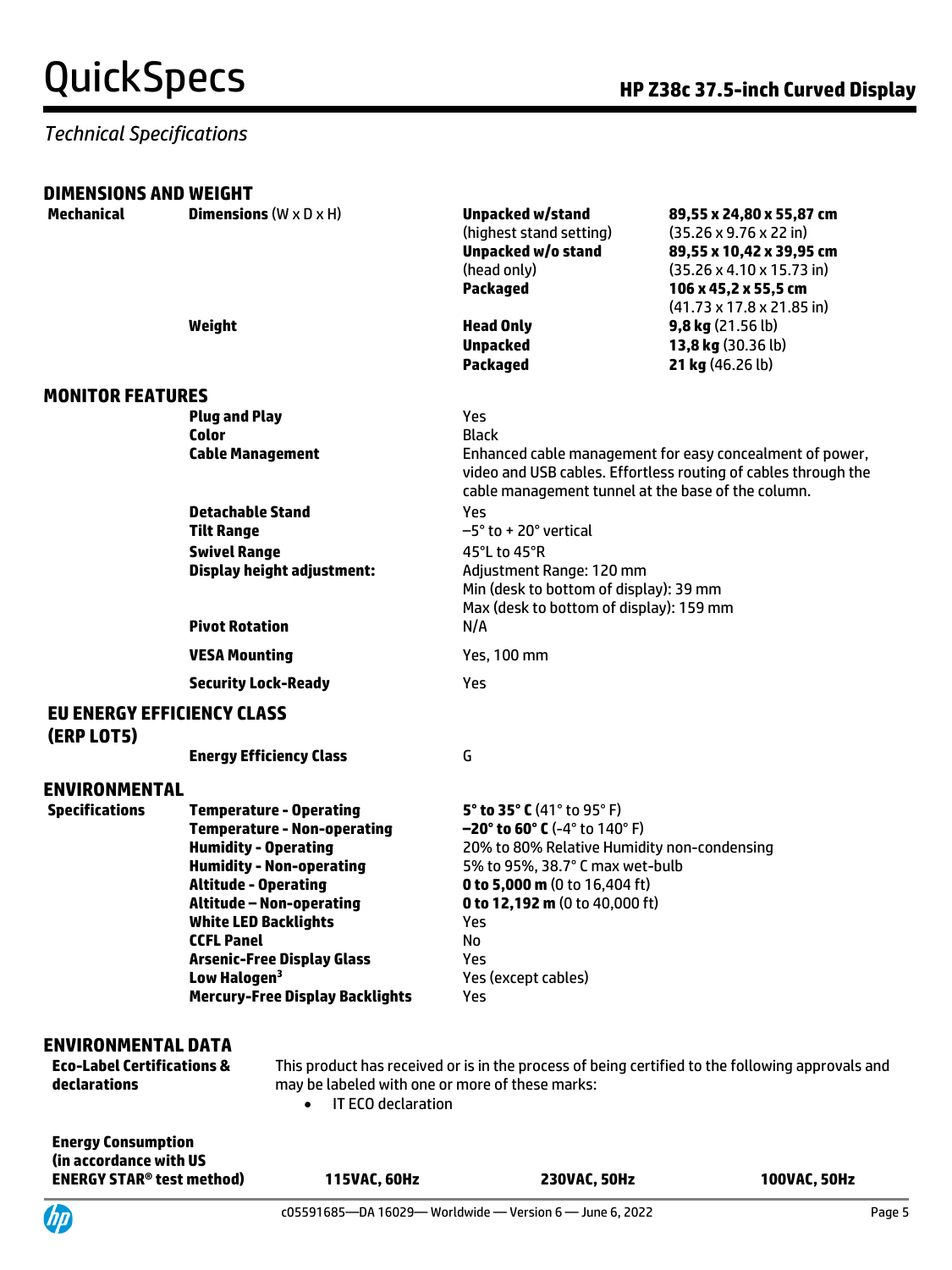### *Technical Specifications*

| <b>Normal Operation</b>       |                                                                                                                                                                                                                                                                                                                                                                                                                                                                                                                                                                                                       | 42.96 W          | 41.95 W                                                                                                                                                                                                                                   | 43.22W          |  |  |
|-------------------------------|-------------------------------------------------------------------------------------------------------------------------------------------------------------------------------------------------------------------------------------------------------------------------------------------------------------------------------------------------------------------------------------------------------------------------------------------------------------------------------------------------------------------------------------------------------------------------------------------------------|------------------|-------------------------------------------------------------------------------------------------------------------------------------------------------------------------------------------------------------------------------------------|-----------------|--|--|
| Sleep                         |                                                                                                                                                                                                                                                                                                                                                                                                                                                                                                                                                                                                       | 0.45W            | 0.48W                                                                                                                                                                                                                                     | 0.50W           |  |  |
| 0ff                           | 0.28W                                                                                                                                                                                                                                                                                                                                                                                                                                                                                                                                                                                                 |                  | 0.27W                                                                                                                                                                                                                                     | 0.30W           |  |  |
| <b>Heat Dissipation*</b>      |                                                                                                                                                                                                                                                                                                                                                                                                                                                                                                                                                                                                       | 115VAC, 60Hz     | 230VAC, 50Hz                                                                                                                                                                                                                              | 100VAC, 50Hz    |  |  |
| <b>Normal Operation</b>       |                                                                                                                                                                                                                                                                                                                                                                                                                                                                                                                                                                                                       | 147 BTU/hr       | 143 BTU/hr                                                                                                                                                                                                                                | 148 BTU/hr      |  |  |
| Sleep                         |                                                                                                                                                                                                                                                                                                                                                                                                                                                                                                                                                                                                       | 2 BTU/hr         | 2 BTU/hr                                                                                                                                                                                                                                  | 2 BTU/hr        |  |  |
| <b>Off</b>                    | 1 BTU/hr                                                                                                                                                                                                                                                                                                                                                                                                                                                                                                                                                                                              |                  | 1 BTU/hr                                                                                                                                                                                                                                  | 1 BTU/hr        |  |  |
|                               |                                                                                                                                                                                                                                                                                                                                                                                                                                                                                                                                                                                                       |                  | *NOTE: Heat dissipation is calculated based on the measured watts, assuming the service level                                                                                                                                             |                 |  |  |
|                               | is attained for one hour.                                                                                                                                                                                                                                                                                                                                                                                                                                                                                                                                                                             |                  |                                                                                                                                                                                                                                           |                 |  |  |
| <b>Additional Information</b> | This product is in compliance with the Restrictions of Hazardous Substances (RoHS)<br>$\bullet$<br>directive - 2002/95/EC.<br>This HP product is designed to comply with the Waste Electrical and Electronic<br>$\bullet$<br>Equipment (WEEE) Directive - 2002/96/EC.                                                                                                                                                                                                                                                                                                                                 |                  |                                                                                                                                                                                                                                           |                 |  |  |
|                               | This product is in compliance with California Proposition 65 (State of California; Safe<br>$\bullet$<br>Drinking Water and Toxic Enforcement Act of 1986).                                                                                                                                                                                                                                                                                                                                                                                                                                            |                  |                                                                                                                                                                                                                                           |                 |  |  |
|                               | $\bullet$<br>$\bullet$<br>$\bullet$                                                                                                                                                                                                                                                                                                                                                                                                                                                                                                                                                                   | and ISO1043.     | Plastics parts weighing over 25 grams used in the product are marked per ISO 11469<br>This product contains 19.8% post-consumer recycled plastic (by wt.)<br>This product is 97.6% recycle-able when properly disposed of at end of life. |                 |  |  |
|                               |                                                                                                                                                                                                                                                                                                                                                                                                                                                                                                                                                                                                       |                  |                                                                                                                                                                                                                                           |                 |  |  |
| <b>Packaging Materials</b>    | <b>External:</b>                                                                                                                                                                                                                                                                                                                                                                                                                                                                                                                                                                                      | PAPER/Corrugated |                                                                                                                                                                                                                                           | 2929 g          |  |  |
|                               |                                                                                                                                                                                                                                                                                                                                                                                                                                                                                                                                                                                                       | PAPER/Paperboard |                                                                                                                                                                                                                                           | 2g              |  |  |
|                               | Internal:                                                                                                                                                                                                                                                                                                                                                                                                                                                                                                                                                                                             |                  | PLASTIC/Polyethylene Expanded - EPE                                                                                                                                                                                                       | 2688 g          |  |  |
|                               |                                                                                                                                                                                                                                                                                                                                                                                                                                                                                                                                                                                                       |                  | PLASTIC/Polyethylene high density - HDPE                                                                                                                                                                                                  | 28 <sub>g</sub> |  |  |
|                               |                                                                                                                                                                                                                                                                                                                                                                                                                                                                                                                                                                                                       |                  | PLASTIC/Other& COMPOSITE/paper/carton+plastic                                                                                                                                                                                             | 4 <sub>g</sub>  |  |  |
| <b>RoHS Compliance</b>        | HP, Inc. is committed to compliance with all applicable environmental laws and regulations,<br>including the European Union Restriction of Hazardous Substances (RoHS) Directive. HP's goal is<br>to exceed compliance obligations by meeting the requirements of the RoHS Directive on a<br>worldwide basis. By July 1, 2006, RoHS substances will be virtually eliminated (virtually = to<br>levels below legal limits) for all HP electronic products subject to the RoHS Directive, except<br>where it is widely recognized that there is no technically feasible alternative (as indicated by an |                  |                                                                                                                                                                                                                                           |                 |  |  |



exemption under the EU RoHS Directive).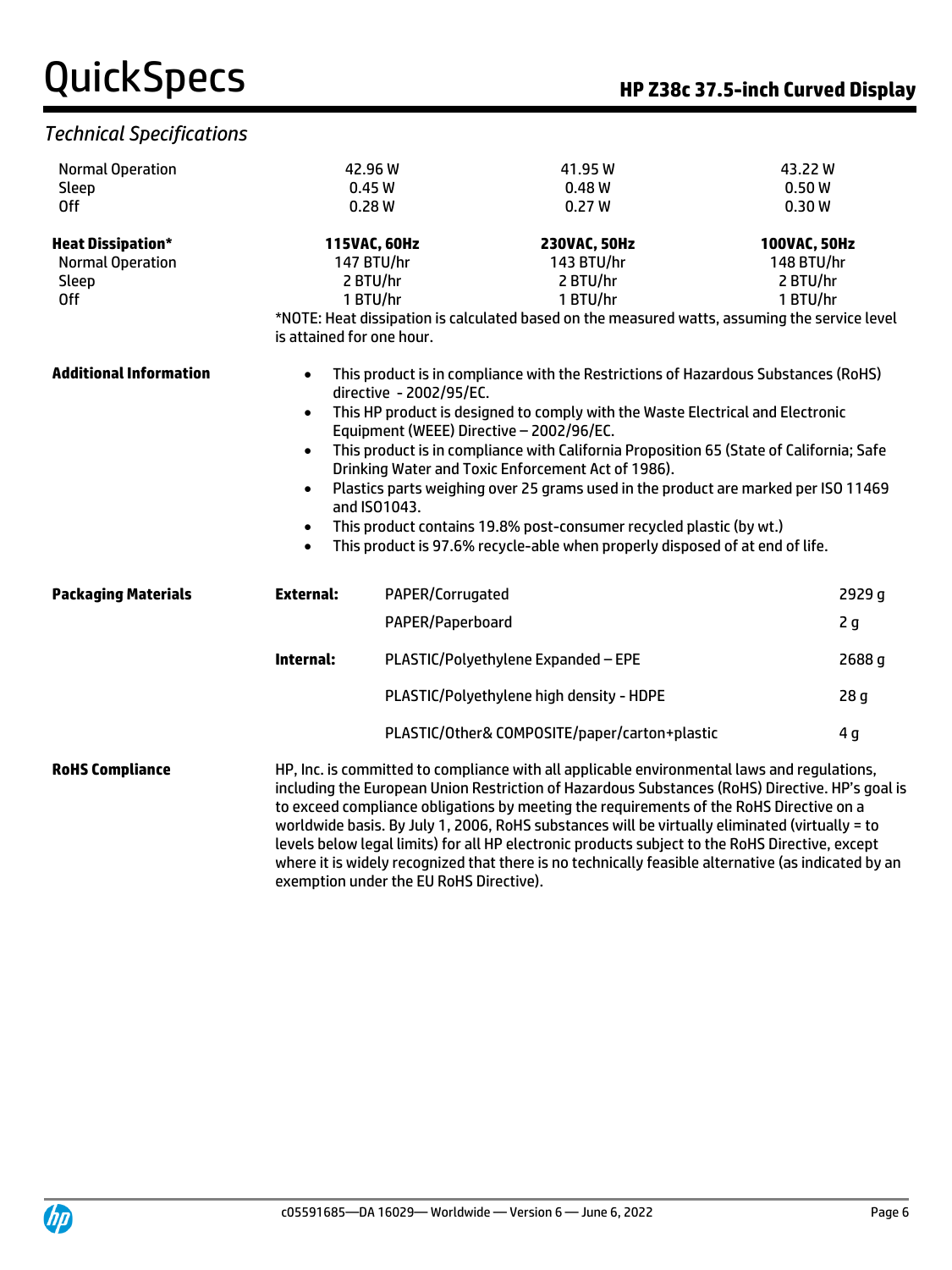#### *Technical Specifications*

**Material Usage** This product does not contain any of the following substances in excess of regulatory limits (refer to the HP General Specification for the Environment at [http://www.hp.com/hpinfo/globalcitizenship/environment/pdf/gse.pdf\)](http://www.hp.com/hpinfo/globalcitizenship/environment/pdf/gse.pdf):

- Asbestos
- Certain Azo Colorants
- Certain Brominated Flame Retardants may not be used as flame retardants in plastics
- Cadmium
- Chlorinated Hydrocarbons
- Chlorinated Paraffins
- Formaldehyde
- Halogenated Diphenyl Methanes
- Lead carbonates and sulfates
- Lead and Lead compounds
- Mercuric Oxide Batteries
- Nickel finishes must not be used on the external surface designed to be frequently handled or carried by the user.
- Ozone Depleting Substances
- Polybrominated Biphenyls (PBBs)
- Polybrominated Biphenyl Ethers (PBBEs)
- Polybrominated Biphenyl Oxides (PBBOs)
- Polychlorinated Biphenyl (PCB)
- Polychlorinated Terphenyls (PCT)
- Polyvinyl Chloride (PVC) except for wires and cables, and certain retail packaging has been voluntarily removed from most applications.
- Radioactive Substances
- Tributyl Tin (TBT), Triphenyl Tin (TPT), Tributyl Tin Oxide (TBTO)

**Packaging HP follows these guidelines to decrease the environmental impact of product packaging:** 

- Eliminate the use of heavy metals such as lead, chromium, mercury and cadmium in packaging materials.
- Eliminate the use of ozone-depleting substances (ODS) in packaging materials.
- Design packaging materials for ease of disassembly.
- Maximize the use of post-consumer recycled content materials in packaging materials.
- Use readily recyclable packaging materials such as paper and corrugated materials.
- Reduce size and weight of packages to improve transportation fuel efficiency.
- Plastic packaging materials are marked according to ISO 11469 and DIN 6120 standards.

#### **End-of-life Management and Recycling**

Hewlett-Packard offers end-of-life HP product return and recycling programs in many geographic areas. To recycle your product, please go to[: http://www.hp.com/go/reuse-recycle](http://www.hp.com/go/reuse-recycle) or contact your nearest HP sales office. Products returned to HP will be recycled, recovered or disposed of in a responsible manner.

The EU WEEE directive (2002/95/EC) requires manufacturers to provide treatment information for each product type for use by treatment facilities. This information (product disassembly instructions) is posted on the Hewlett Packard web site at: [http://www.hp.com/go/recyclers.](http://www.hp.com/go/recyclers) These instructions may be used by recyclers and other WEEE treatment facilities as well as HP OEM customers who integrate and re-sell HP equipment.

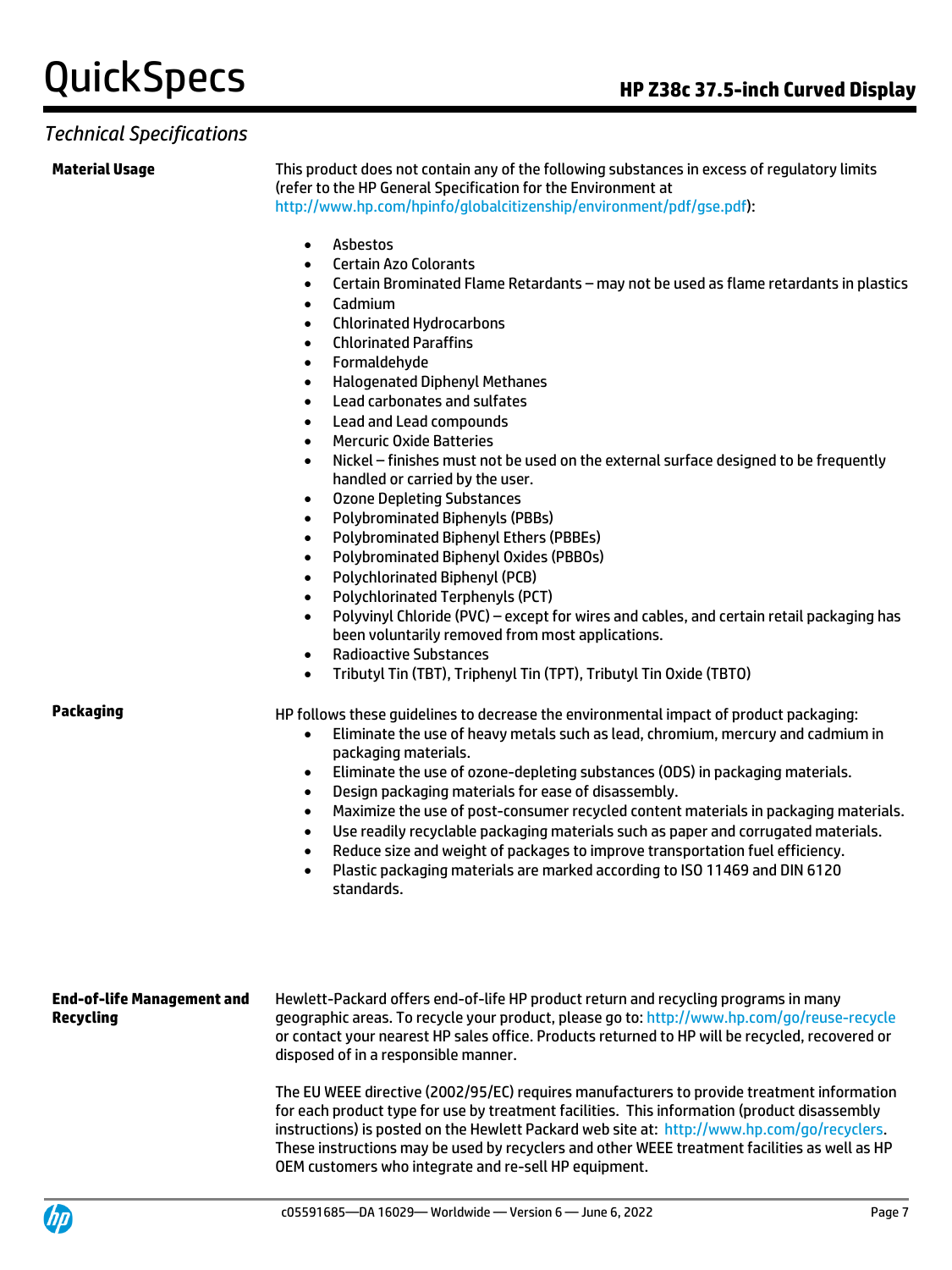### *Technical Specifications*

| <b>HP, Inc. Corporate</b><br><b>Environmental Information</b> |                                                                                                             | For more information about HP's commitment to the environment:                                                                                                                                                                                                                                      |  |  |
|---------------------------------------------------------------|-------------------------------------------------------------------------------------------------------------|-----------------------------------------------------------------------------------------------------------------------------------------------------------------------------------------------------------------------------------------------------------------------------------------------------|--|--|
|                                                               | <b>Global Citizenship Report</b><br><b>Eco-label certifications</b><br>ml<br>ISO 14001 certificates:<br>and | http://www.hp.com/hpinfo/globalcitizenship/gcreport/index.html<br>http://www.hp.com/hpinfo/globalcitizenship/environment/productdesign/ecolabels.ht<br>http://h20195.www2.hp.com/V2/GetDocument.aspx?docname=c04755842<br>http://www.hp.com/hpinfo/globalcitizenship/environment/pdf/cert.pdf       |  |  |
| <b>OPTIONS</b><br>(Each sold<br>separately)                   | <b>HP USB Graphics Adapter-</b><br><b>Part number NL571AA</b>                                               | Enables connection of up to six simultaneous displays to help you<br>boost productivity and multi-task across several open<br>applications. Use one Adapter to bridge between a notebook or<br>desktop PC and second monitor or use multiple Adapters to<br>connect several displays to each other. |  |  |
|                                                               | <b>HP B500 PC Mounting Bracket -Part</b><br>number 2DW52AA                                                  | Maximize your available work area with a single-footprint solution.<br>Simply attach the bracket to the back of your display, and your PC<br>platform to the bracket via the 100mm VESA pattern. It's that easy!                                                                                    |  |  |
|                                                               | HP DisplayPort™ Cable Kit —<br><b>Part number VN567AA</b>                                                   | Connects a DisplayPort™ connector on an HP Business Desktop<br>computer to a DisplayPort™ connector on a monitor.                                                                                                                                                                                   |  |  |
|                                                               | <b>HP Business PC Security Lock Kit-</b><br><b>Part number PV606AA</b>                                      | Attaches to the rear of the PC with a six-foot steel cable that can<br>be used to secure a PC or peripherals such as mice, keyboards,<br>monitors or USB security devices to protect them against<br>unauthorized removal by physically connecting the system to an<br>anchor point.                |  |  |
| <b>WHAT'S IN THE BOX?</b>                                     |                                                                                                             |                                                                                                                                                                                                                                                                                                     |  |  |
| What's in the box?                                            | <b>Monitor and Accessories</b>                                                                              | HP Z38c 37.5-inch Curved Display, AC power cord 1,9 m (6.2 ft), (1)<br>HDMI 1,8 m (5.9 ft), (1) DisplayPort™ 1,8 m (5.9 ft), (1) USB Type-<br>C <sup>™</sup> 1,8 m (5.9 ft)                                                                                                                         |  |  |
|                                                               | <b>Documentation</b>                                                                                        | CD, documentation                                                                                                                                                                                                                                                                                   |  |  |
| <b>Other</b>                                                  | <b>Software included</b>                                                                                    | <b>HP Desktop Assistant</b>                                                                                                                                                                                                                                                                         |  |  |
|                                                               | <b>User Guide Languages</b>                                                                                 | English, Arabic, S. Chinese, T. Chinese, Czech, Danish, Dutch, Finnish,<br>French, German, Greek, Hungarian, Italian, Japanese, Kazakh,<br>Korean, Norwegian, Polish, Brazilian Portuguese, Russian, Slovenian,<br>Spanish, Swedish and Turkish.                                                    |  |  |
|                                                               | <b>Warranty Languages</b>                                                                                   | English, Arabic, S. Chinese, T. Chinese, Czech, Danish, Dutch, Finnish,<br>French, German, Greek, Hungarian, Italian, Japanese, Kazakh,<br>Korean, Norwegian, Polish, Brazilian Portuguese, Russian, Slovenian,<br>Spanish, Swedish and Turkish.                                                    |  |  |

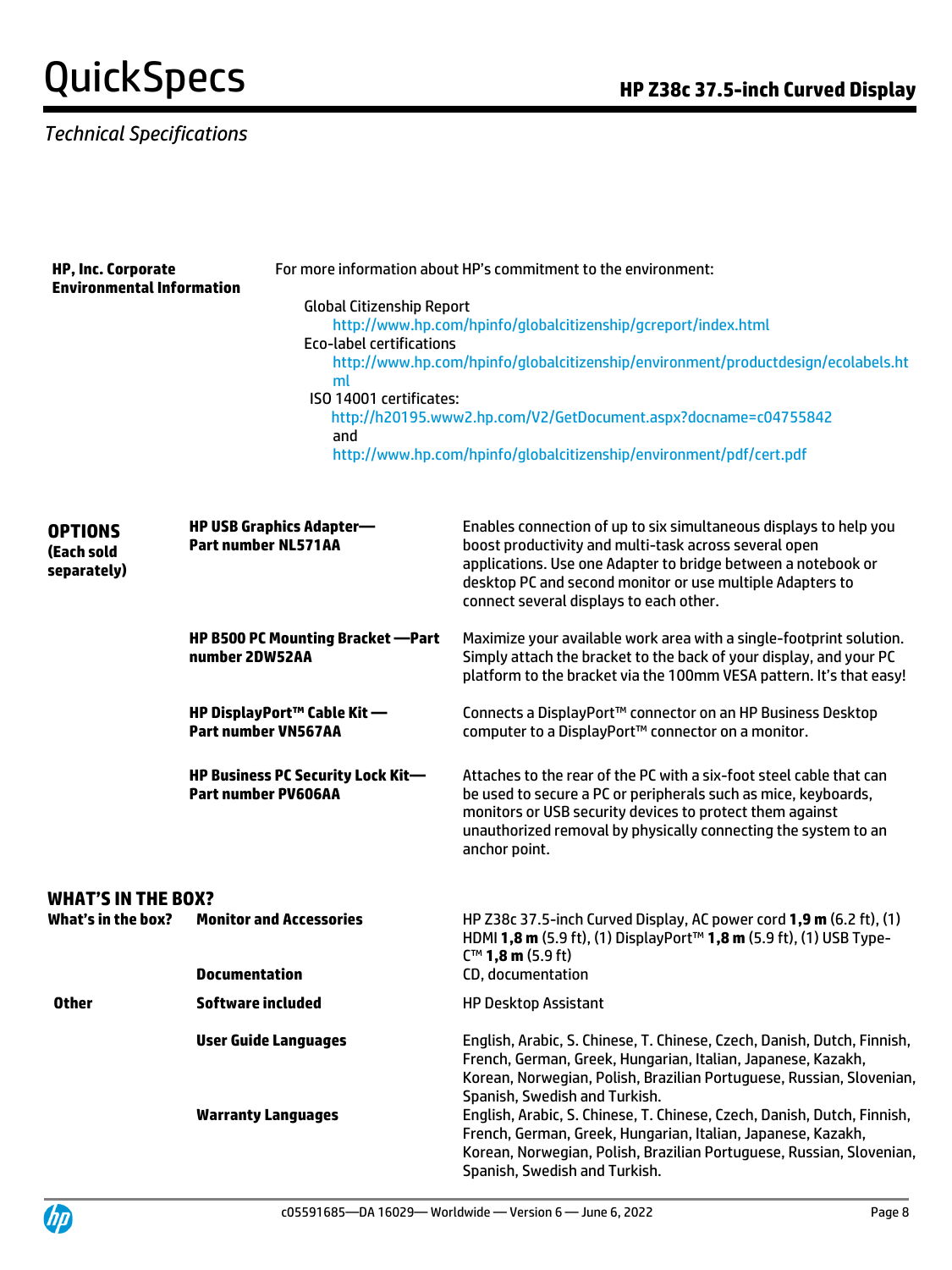*Technical Specifications*

#### **Country of Origin** China

#### **CERTIFICATION AND COMPLIANCE**

| <b>Certification and</b> | Microsoft WHQL Certification (Windows 10, Windows 8 and Windows 7), SmartWay Transport Partnership (NA                                                                                                        |
|--------------------------|---------------------------------------------------------------------------------------------------------------------------------------------------------------------------------------------------------------|
| Compliance               | only)                                                                                                                                                                                                         |
|                          | CE, CB, KC/MSIP/Mexico CoC/PSB/ICES/TUV-S/ISO 9241 -307 / EAC / cTUVus / PSE / ISC / CCC / CEL / CECP /<br>SEPA / VCC I/ FCC / BSMI / Vietnam MEPS / Australian-New Zealand MEPS / WEEE / BIS/ ErP/ E-Standby |
| <b>Compatibility</b>     | Compatible with platforms using the VESA standard video modes. Recommended for use with HP products.                                                                                                          |
| Service and              | Protected by HP, including a 3 year standard limited warranty. Optional HP Care Pack Services are extended                                                                                                    |
| Warranty                 | service contracts that extend your protection beyond the standard warranties. <sup>4</sup>                                                                                                                    |
| <b>Zero Bright Dot</b>   | Yes                                                                                                                                                                                                           |
| Guarantee*               |                                                                                                                                                                                                               |
|                          | *The HP Pixel Policy allows no bright sub-pixel defects for this display. For complete details, see http://support.hp.com/us-                                                                                 |
| en/document/c00288895.   |                                                                                                                                                                                                               |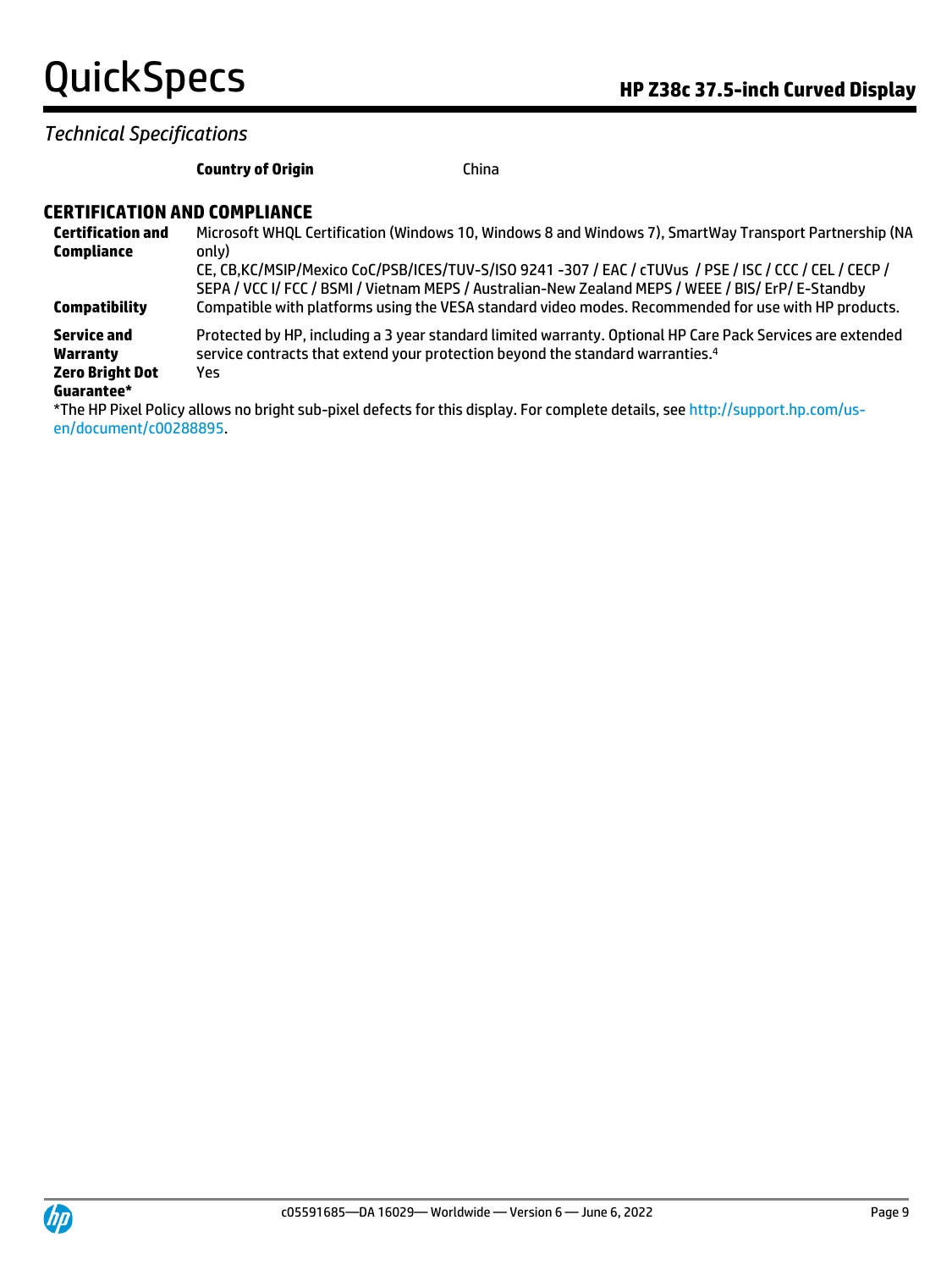### *Technical Specifications*

Copyright © 2017 HP Development Company, L.P.

The information contained herein is subject to change without notice. The only warranties for HP products are set forth in the express limited warranty statements accompanying such products. Nothing herein should be construed as constituting an additional warranty. HP shall not be liable for technical or editorial errors or omissions contained herein.

DisplayPort™ and the DisplayPort™ logo are trademarks owned by the Video Electronics Standards Association (VESA®) in the United States and other countries.

- 1. Default Power is measured with factory defaults, including factory default brightness and USB ports loaded at 25% of maximum.
- 2. Maximum Power is measured with monitor at maximum brightness and with USB ports loaded at 100% of maximum.
- 3. External power supplies, power cords, cables and peripherals are not Low Halogen. Service parts obtained after purchase may not be Low Halogen.
- 4. Service levels and response times for HP Care Pack Services may vary depending on your geographic location. Service starts from date of hardware purchase. Restrictions and limitations apply. See http://www.hp.com/go/cpc for details.
- 5. The HP Quick Release has been designed to support a maximum of up to 24 lbs (10.9 kg) for all devices mounted. Because mounting surfaces vary widely and the final mounting method and configuration may vary, mounting fasteners are not supplied (other than the VESA-compliant screws). HP recommends that you consult with a qualified engineering, architectural or construction professional to determine the appropriate type and quantity of mounting fasteners required for your application and to ensure that your mounting solution is properly installed to support applied loads.